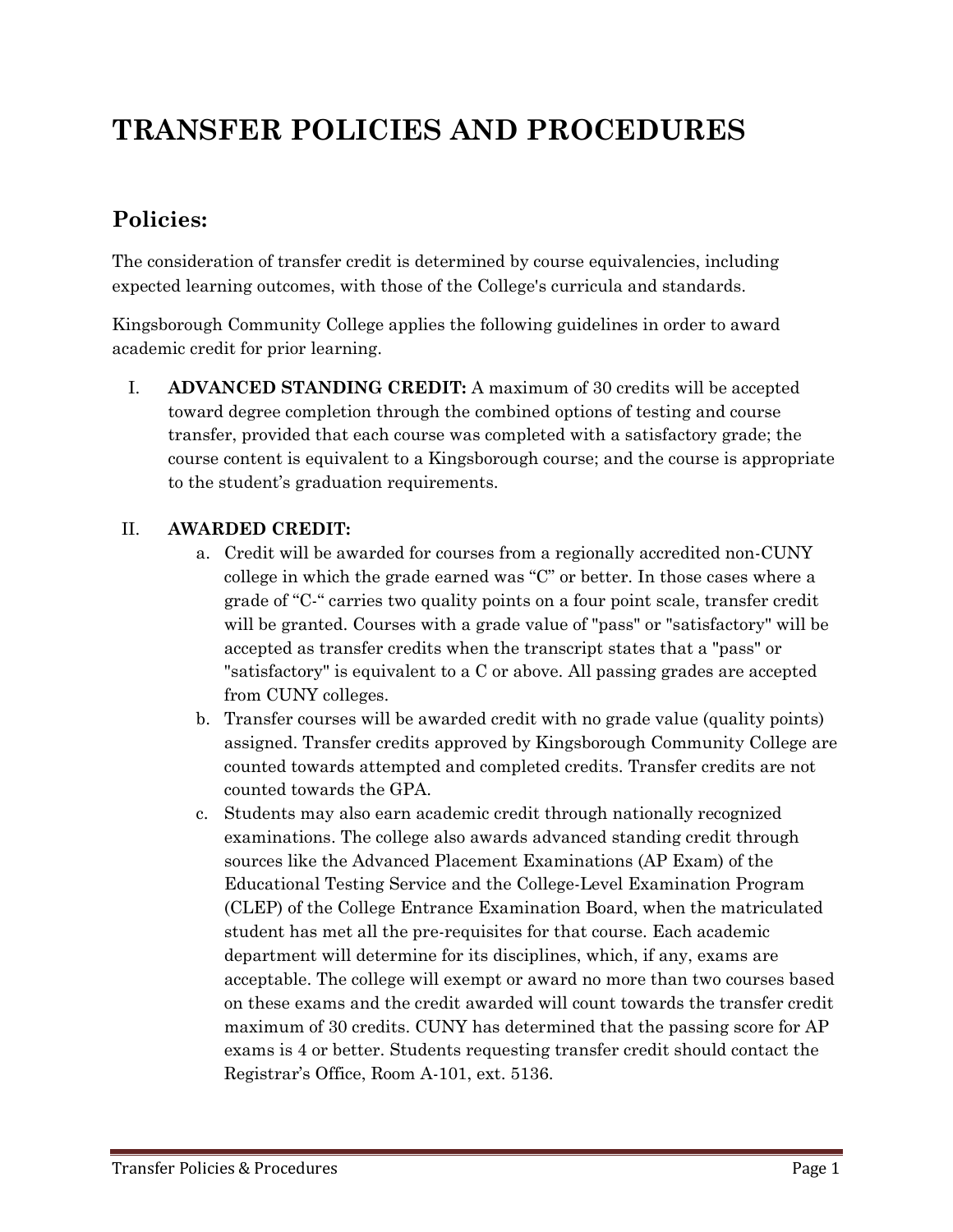d. Kingsborough does not evaluate foreign school documents or make admission decisions for international students: All foreign school documents are evaluated by the University Application Processing Center. Once they have evaluated foreign documents, the Registrar's Office at Kingsborough can conduct an evaluation of earned credits.

#### **III. PATHWAYS Transfer Policies for Common Core Courses:**

- a. Once given, Common Core credit cannot be taken away, but a subsequent CUNY receiving college can designate additional completed courses as meeting Common Core requirements.
- b. For within-CUNY transfers: The sending college will designate which of a student's completed courses have fulfilled Common Core requirements on their campus. Receiving colleges cannot subtract from a student's list of completed courses that fulfill the Common Core. Courses that were not included in the Common Core at the sending college but are equivalent to courses that fulfill Common Core requirements at the receiving college will be coded as fulfilling the requirement upon transfer. The receiving college may also evaluate additional courses not designated by the sending college as fulfilling Common Core requirements regardless of course equivalency based on an evaluation of whether the course meets the Pathways learning outcomes. In consultation with the student, the receiving college may change the Pathways requirement designation for a course to a different Pathways requirement designation, if doing so would be in a student's best interest, and if the receiving college finds that the course meets the learning outcomes of the other Pathways area.
- c. For transfers from outside CUNY: Receiving colleges will evaluate courses in the context of the Common Core learning outcomes. Courses evaluated as fulfilling Common Core requirements by the first CUNY receiving college will maintain that designation if the student later transfers to another CUNY college. The second (or later) CUNY receiving college must accept Common Core designations as determined by the first CUNY college, but may also evaluate any additional courses not designated by the sending college as fulfilling Common Core requirements to assess whether these courses meet the second (or later) CUNY receiving college's own requirements.
- d. The rules above apply only to the evaluation of courses for the Common Core and not to any courses taken for the major or as electives. In the evaluation of credits for the major, each CUNY college will evaluate the courses if there are multiple transfers.
- e. Exception: Courses that have been designated as Gateway Courses into Majors will be accepted for major credit and/or credit as prerequisites for that major at all CUNY colleges that offer that major. That designation will be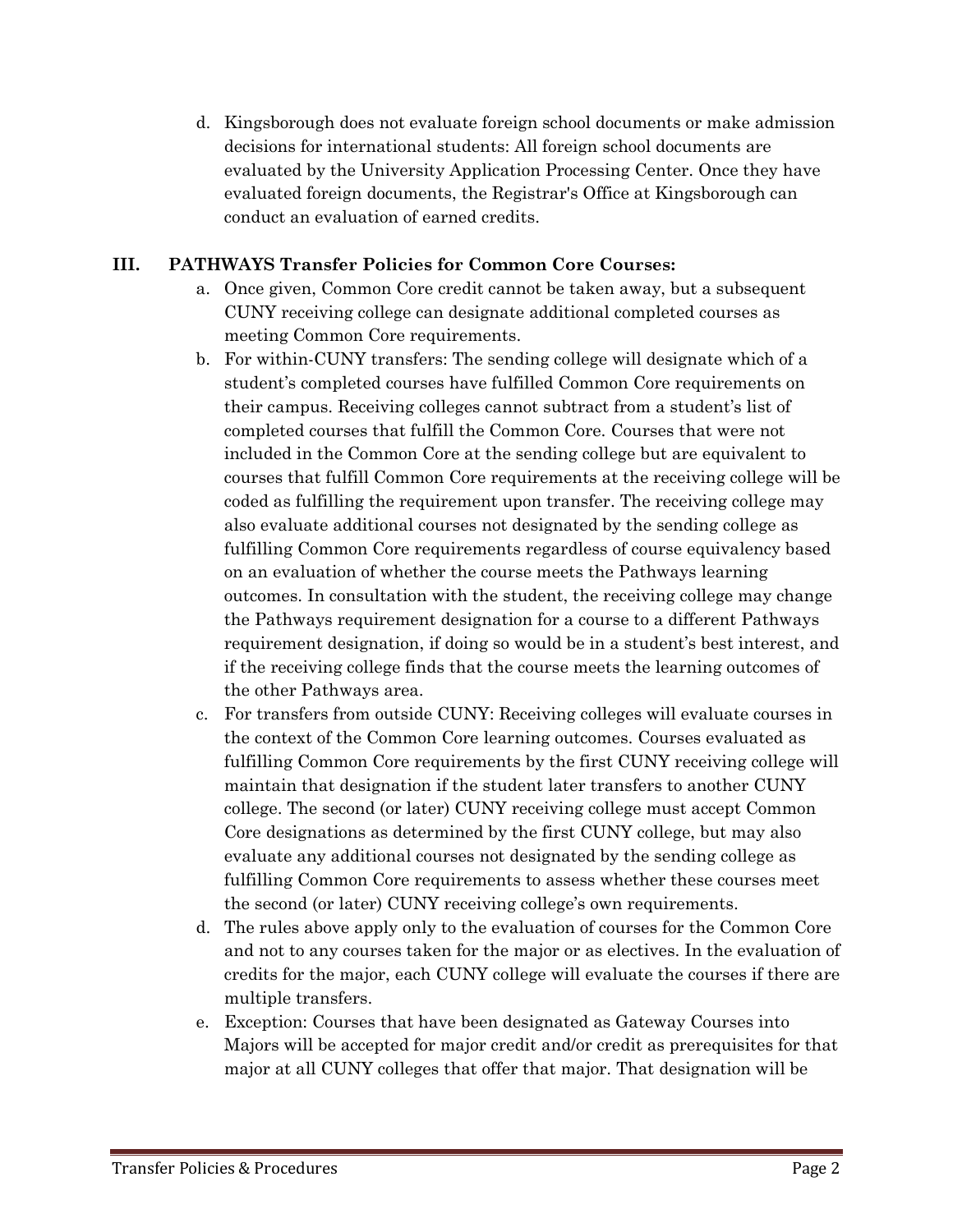accepted at any CUNY college to which the student might subsequently transfer.

- IV. **MILITARY TRANSFERS:** Kingsborough Community College can transfer in courses recommended for college credit by ACE (American Council on Education – http://www.acenet.edu/). This organization has faculty who review, evaluate and recommend college credit for courses and training offered at a wide range of institutions. Many courses are not recommended for college credits. The ACE Website lists the participating organizations and the specific courses they recommend for college credit. To request the application of ACE recommended credits to your degree, have the institution where you took the course(s) send an official transcript which details the ACE recommendations.
- V. **COURSE AGE:** In general, courses will be considered for transferability regardless of their age; however, the Nursing program restricts the age of Biology courses to be less than ten years.
- VI. **CHANGE OF CURRICULUM:** When submitting a Change of Status Application form to change your Plan, you should also file an Application for Advanced Standing for the new Plan to have your credits re-evaluated to fit the requirements of your new degree. These forms can be obtained from, and must be submitted to, the Registrar's Office in A-101.
- VII. **REMEDIAL COURSES:** Remedial courses are not accepted as transferred courses; however Math courses equivalent to our M2 course are shown on the transcript, with no credits earned, to ensure proper Math placement.
- VIII. **SECOND DEGREE STUDENTS:** Students who have received an Associate's Degree from Kingsborough may apply for a second degree from the College. Second degree applicants must file a transfer application at the Admissions Office. Applicants may be required to pay the \$70. application fee. Students seeking a second degree are required to complete a minimum of 30 credits towards the current Associate's Degree in residence.
	- **IX. CERTIFICATE PROGRAMS:** Matriculated students may request transfer credits be evaluated. At least one-half of the total number of credits needed for the certificate must be taken in residence.